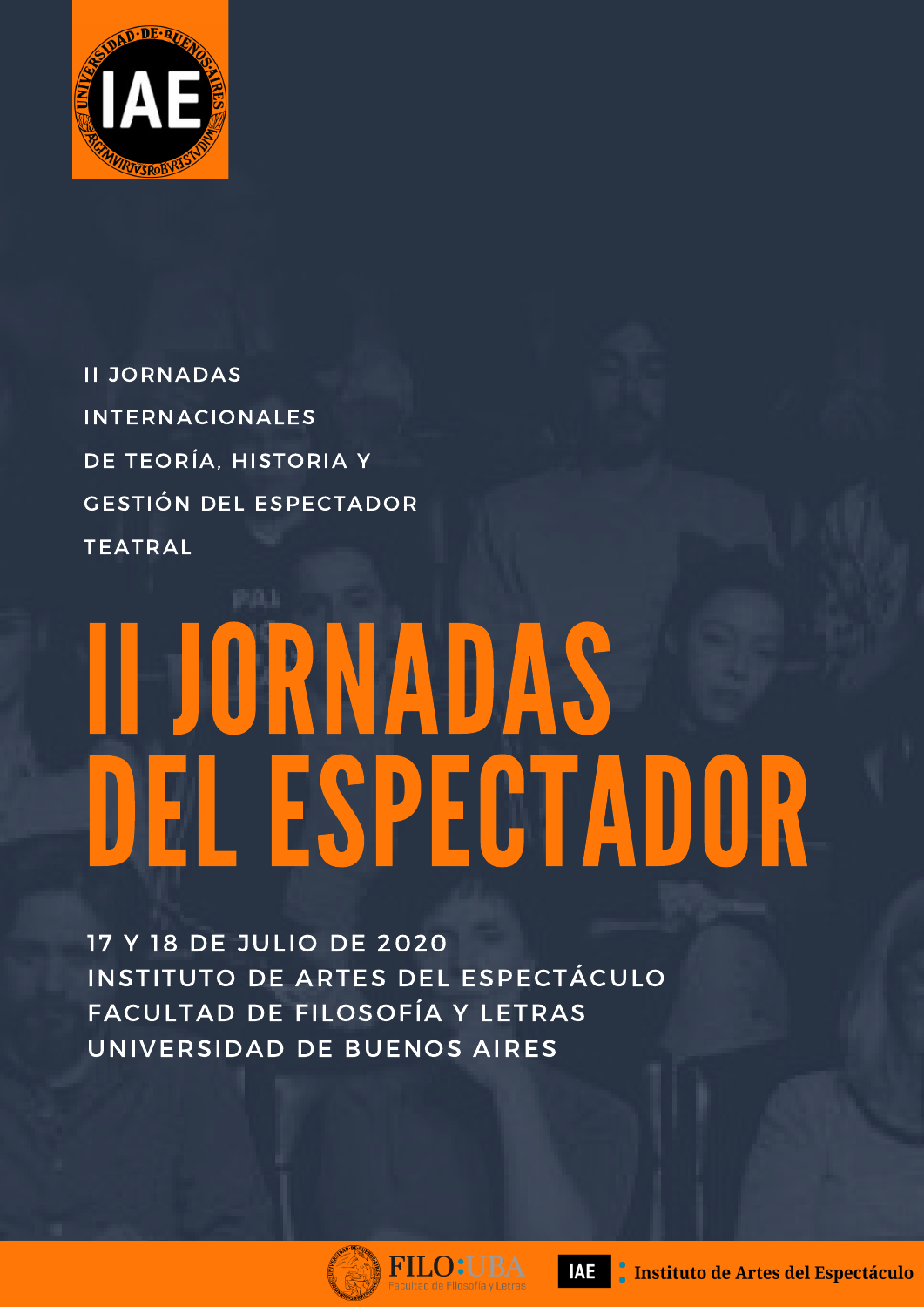

## PROGRAMA ORGANIZACIÓN

ÁREA DE INVESTIGACIONES EN AUDIENCIAS, PÚBLICOS Y ESPECTADORES DEL INSTITUTO DE ARTES DEL ESPECTÁCULO "DR. RAÚL H. CASTAGNINO" (IAE), FACULTAD DE FILOSOFÍA Y LETRAS, UNIVERSIDAD DE BUENOS AIRES

## VIERNES 17 DE JULIO

#### 9:00- 9:30

ZOOM: ID REUNIÓN: 837 1847 4851 / CONTRASEÑA 250817 PALABRAS DE APERTURA Y BIENVENIDA: JORGE DUBATTI (DIRECTOR DEL IAE), MARÍA NATACHA KOSS (SECRETARIA ACADÉMICA DEL IAE)

#### $9:30 - 11:30$

ZOOM: ID REUNIÓN: 837 1847 4851 / CONTRASEÑA 250817 PONENCIAS:

DANIELA BERLANTE (UBA, IAE / UNA): "DE ESPECTADOR MODELO A NUEVOS MODELOS DE ESPECTADOR" LAURA VALERIA COZZO (UBA): "UNA VEDETTE: EL PÚBLICO" JULIANA FERRO: "UN NUEVO TEATRO – UNA NUEVA AUDIENCIA" DULCE GALVÁN (UNAM, MÉXICO): "EL ESPECTADOR EN MÉXICO DURANTE EL MOVIMIENTO DE 1968" MARIANO MAGNÍFICO (UBA / UNSAM, IDAES): "TEATRO MUSICAL Y SUS ESPECTADORES: ESTRUCTURA Y AGENCIA" MIGUEL NIGRO (UNA): "COLABORACIÓN Y COPRODUCCIÓN DEL ESPECTADOR EN EL ILUSIONISMO"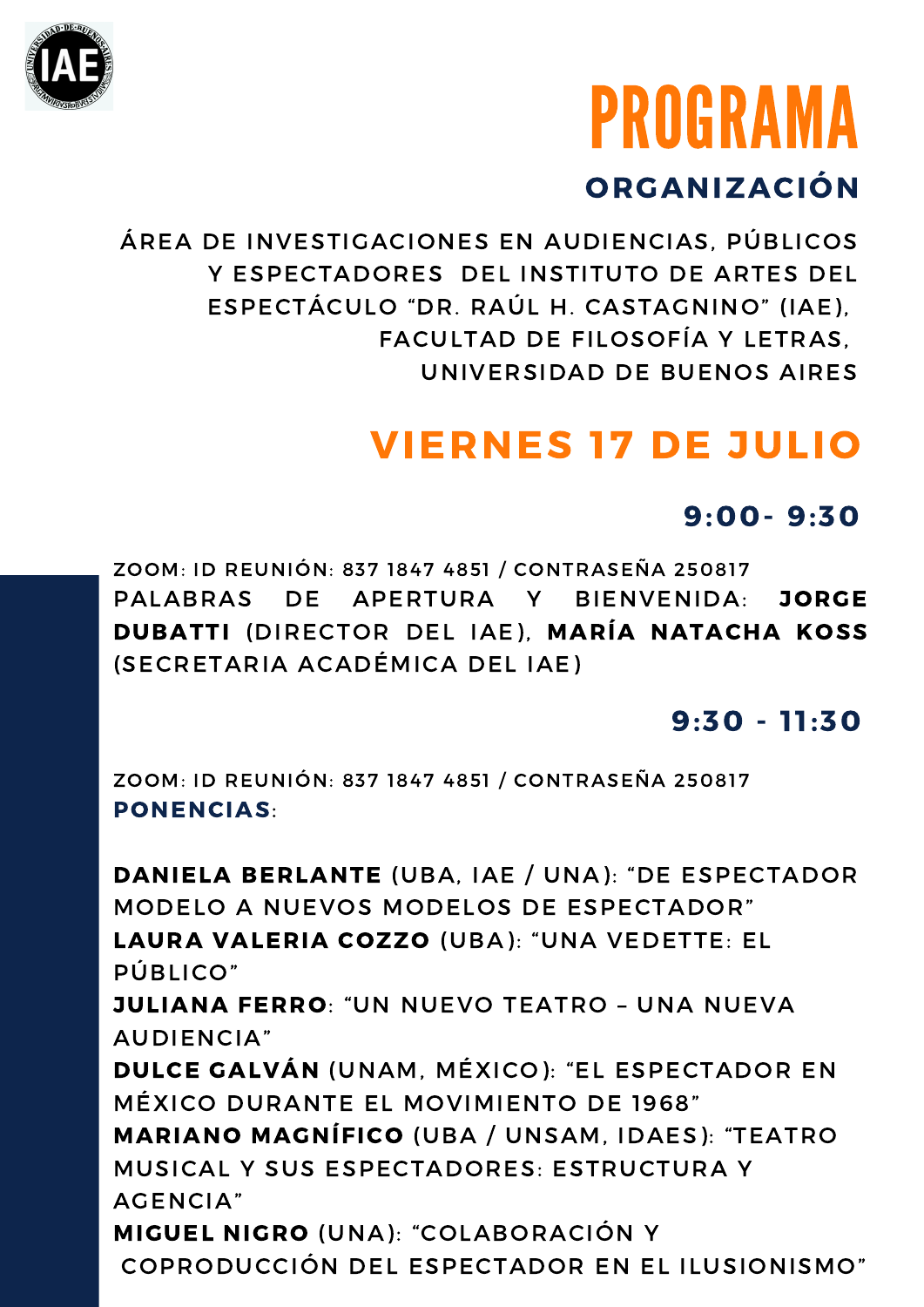

## VIERNES 17 DE JULIO

#### $11:45 - 13:15$

ZOOM: ID REUNIÓN 896 5326 2519 / CONTRASEÑA 162795 CONFERENCIAS:

CARLOS DIMEO (UNIVERSIDAD MATEJ BEL, BIELSKO-BIALA, POLONIA): "EL ESPECTADOR IMAGINARIO. HACIA UNA FILOSOFÍA DEL ESPECTADOR"

ALDO RUBÉN PRICCO (UNIVERSIDAD NACIONAL DE ROSARIO, CENTRO DE ESTUDIOS LATINOS): "SPECTATORES EN LA COMEDIA DE PLAUTO: CAVEA, RETÓRICA, PACTOS DE CREENCIA Y SIMULACROS DE DESIGNACIÓN INCLUYENTE"

#### 14:00 - 16:00

ZOOM: ID REUNIÓN: 892 1258 8091 / CONTRASEÑA 160210 PONENCIAS:

MARTÍN CEDRÉS (UDELAR, MONTEVIDEO, URUGUAY): "EL ESPECTADOR VACILANTE EN LA PUESTA EN ESCENA DE LA IRA DE NARCISO DE SERGIO BLANCO (MONTEVIDEO, 2018)" MARÍA VICTORIA COCE (UBA / UNA): "EL ESPECTADOR

EN EL PROCESO CREATIVO DE HIPERVÍNCULO DE MATÍAS FELDMAN"

LEONARDO EZEQUIEL HUICI CAPRA (UNA): "EXPERIENCIA ALICIA COMO EXPERIENCIA DE LA POSVERDAD"

MALENA LA ROCCA (UBA, IIGG): "UN GLORIOSO FRACASO. INTERVENCIONES URBANAS, PRÁCTICAS CONTRACULTURALES Y ACCIÓN POLÍTICA EN TIEMPOS DE APERTURA DEMOCRÁTICA"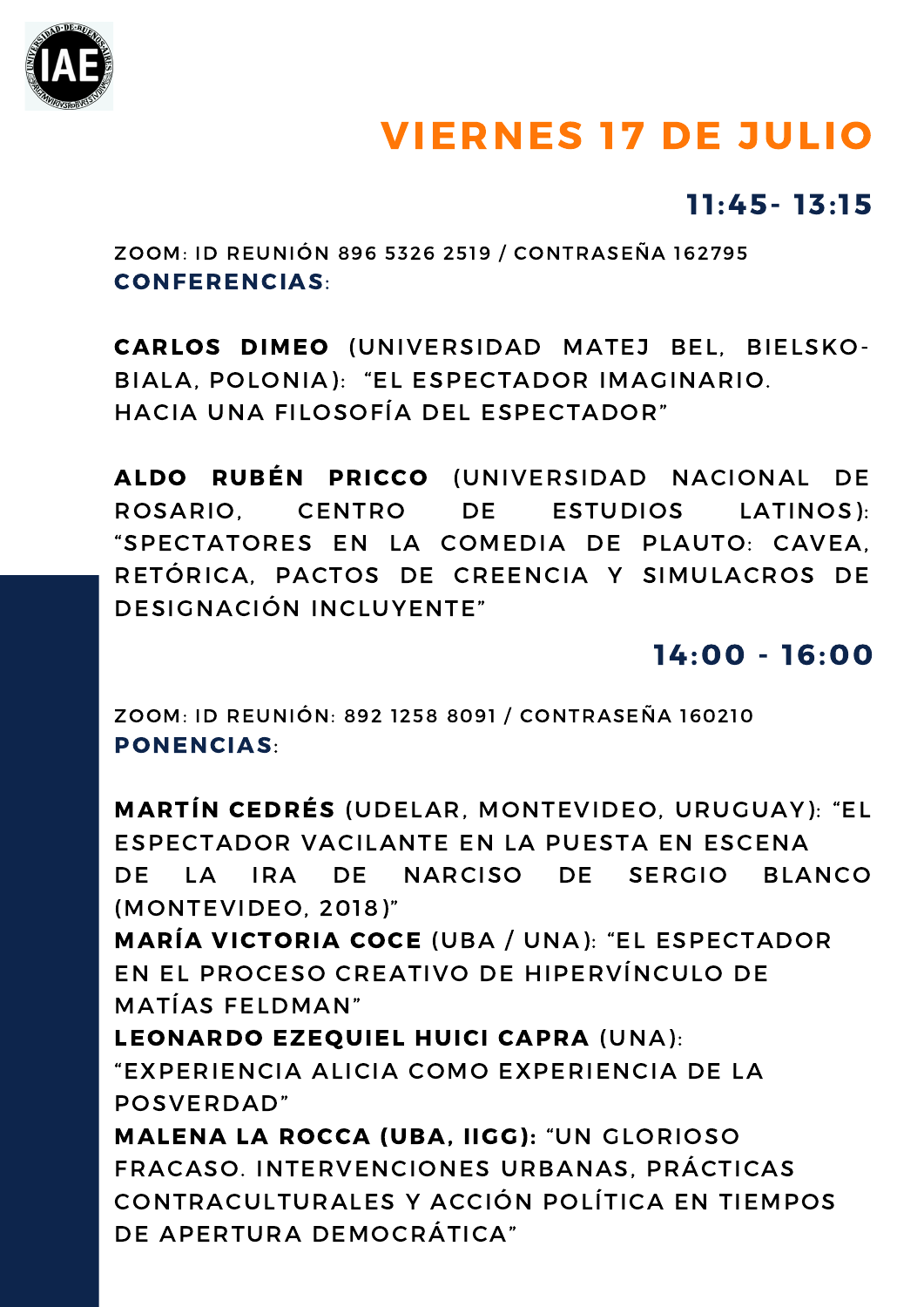

## VIERNES 17 DE JULIO

#### 14:00 - 16:00

ZOOM: ID REUNIÓN: 892 1258 8091 / CONTRASEÑA 160210 PONENCIAS:

GALO ONTIVERO (UNA / EMAD): "EL ESPECTADOR DE TEATRO ON LINE: REFLEXIONES ACERCA DEL DESPLAZAMIENTO DE LA 'CONJUNCIÓN' A LA 'CONEXIÓN'"

AGUSTINA TRUPIA (CONICET / UBA, IAE): "LA EXPECTACIÓN FESTIVA EN LAS PERFORMANCES DRAG KING DE CARRERA DE REYES"

#### $16:15 - 17:30$

ZOOM: ID REUNIÓN: 892 1258 8091 / CONTRASEÑA 160210 CONFERENCIAS:

RAÚL SANTIAGO ALGÁN (CONICET, UADE) Y BRENDA S. BERSTEIN (UBA, IAE): "LA CONSTRUCCIÓN DE UN PÚBLICO OBJETIVO EN LOS DISEÑOS DE PRODUCCIÓN INTEGRAL DE ARTES ESCÉNICAS"

GERMÁN CASELLA (UNIVERSIDAD NACIONAL DE LA PLATA, IHAAA): "INFANCIAS EN EL TEATRO: ESPECTADOR PROTOADULTO HETERONORMADO"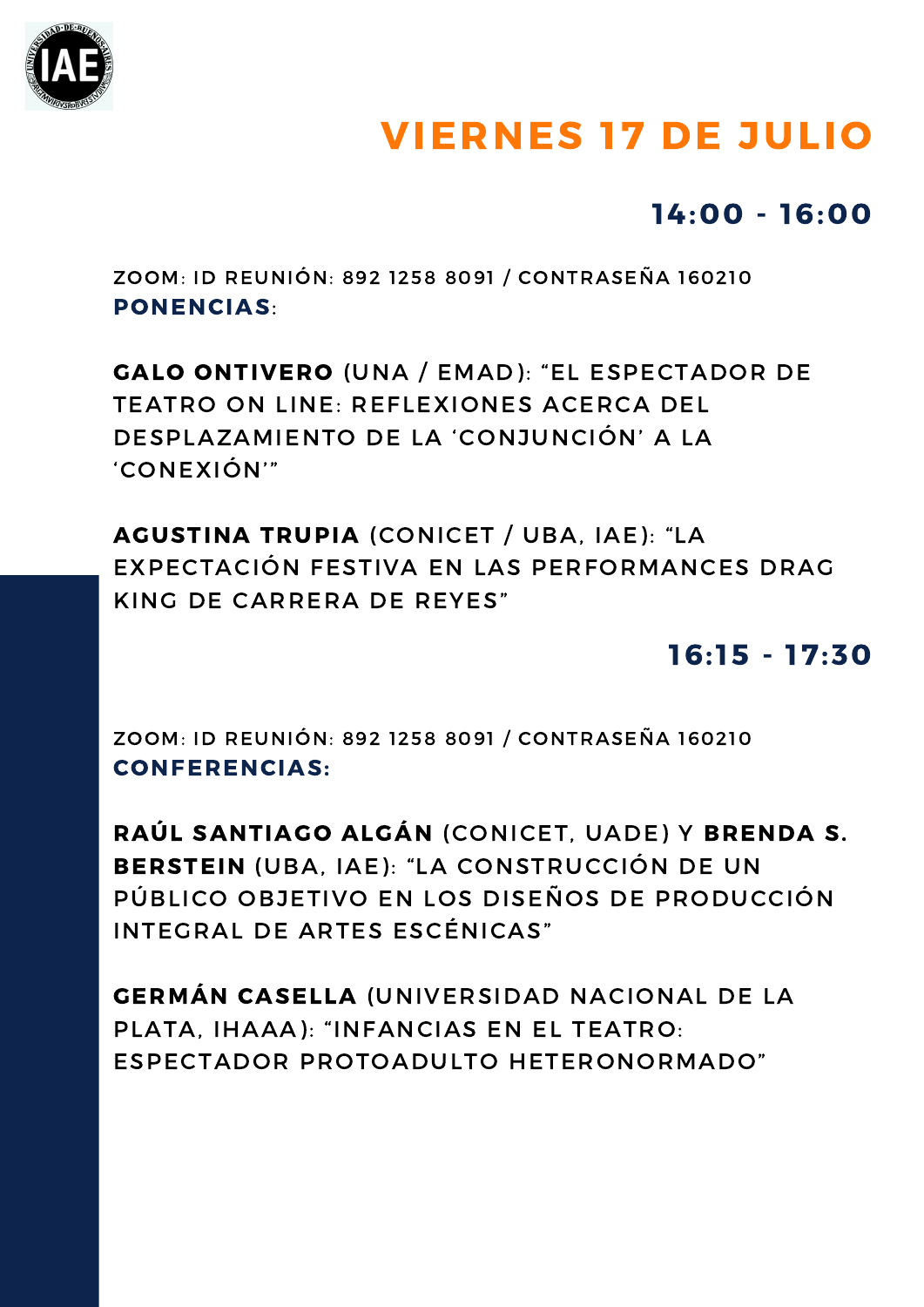

## VIERNES 17 DE JULIO

#### 18:00 - 19:45

#### ZOOM: ID 862 7294 5993 / CONTRASEÑA: CICLO2020 CONFERENCIA ORGANIZADA CON LA CASA DE SALTA PARA EL CICLO FUNDAMENTOS Y VUELO DE LA CULTURA EN EL SIGLO XXI

PRESENTADO POR LEOPOLDO "TEUCO" CASTILLA.

JORGE DUBATTI (UBA, IAE / FILO:CYT): "EXPERIENCIA CONVIVIAL Y EXPERIENCIA TECNOVIVIAL EN LA CULTURA CONTEMPORÁNEA: NI IDENTIDAD, NI CAMPEONATO, NI SUPERACIÓN EVOLUCIONISTA, NI DESTRUCCIÓN, NI VÍNCULOS SIMÉTRICOS"

#### $20:00 - 21:30$

ZOOM: ID REUNIÓN 836 1919 1918 / CONTRASEÑA 627343 CONFERENCIAS:

LAURA CILENTO (UBA, IAE): "PARTE DEL ASUNTO: POSESPECTADORES DEL HAPPENING"

SUSANA SKURA, SILVIA HANSMAN, MARTÍN KLEIMAN, YASMÍN GARFUNKEL, MARTÍN KIPERMAN, LILIANA SLEP (UBA, IAE): "TEATRO ÍDISH. MEMORIAS DE INFANCIA"

#### 22:00 - 23:00 (ARGENTINA) 20:00 - 21 :00 (PERÚ)

ARTESCÉNICA FACEBOOK LIVE CONVERSATORIO:

DIÁLOGO DE JORGE DUBATTI CON ANDRÉS LUQUE RUIZ DE SOMOCURCIO (AREQUIPA, PERÚ)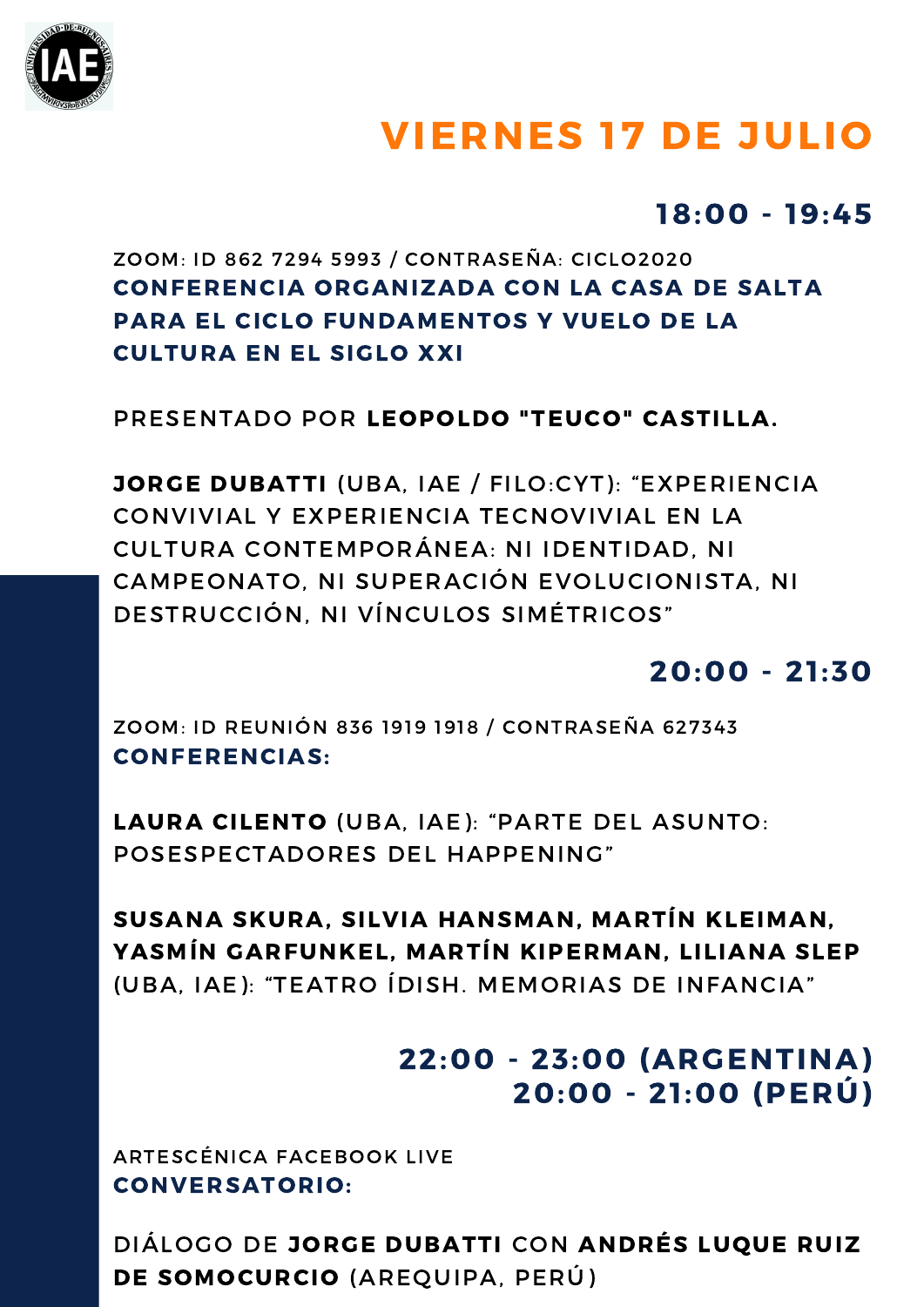

## SÁBADO 18 DE JULIO

#### 10:00 - 12:00

ZOOM: ID REUNIÓN 819 0680 8129 / CONTRASEÑA 625126 PONENCIAS:

CASANDRA BOLDOR (UDELAR, MONTEVIDEO): "ALGUNAS CONSIDERACIONES SOBRE EL ESPECTADOR INTERCULTURAL"

LUCÍA BRUZZONI GIOVANELLI (UDELAR, MONTEVIDEO): "EL ESPECTADOR COVID EN LA MICROPOÉTICA DE DOS HERMANAS: UN ESPECTÁCULO EN CUATRO EPISODIOS EMITIDOS EN VIVO POR EL CANAL DE YOUTUBE DE SALA VERDI"

HELENA HERNÁNDEZ: "EL ESPECTADOR CONTEMPORÁNEO"

ANA BELÉN MEDORI (ESTUDIANTE, INSTITUTO DE PROFESORES ARTIGAS, MONTEVIDEO): "RESONANCIAS ACERCA DE HAMLET. REALIZACIÓN ESCÉNICA PERFORMATIVA EN CINCO ACONTECIMIENTOS"

PILAR SALVO (UDELAR, MONTEVIDEO): "EL PÚBLICO DE FEDERICO GARCÍA LORCA, ¿TEATRO IRREPRESENTABLE PARA LOS ESPECTADORES ACTUALES?"

BRENDA A. SCHMUNCK (UBA, IAE): "LA REPRESENTACIÓN DE LOS ESPECTADORES EN EL ROCKUMENTAL (1970-1976): PERFORMANCE Y AUTENTICIDAD"

YOSKA LÁZARO: "TÉCNICA MEISNER DE ACTUACIÓN: EL ESPACIO DEL ESPECTADOR, FOCO DEL HACER DEL ACTOR"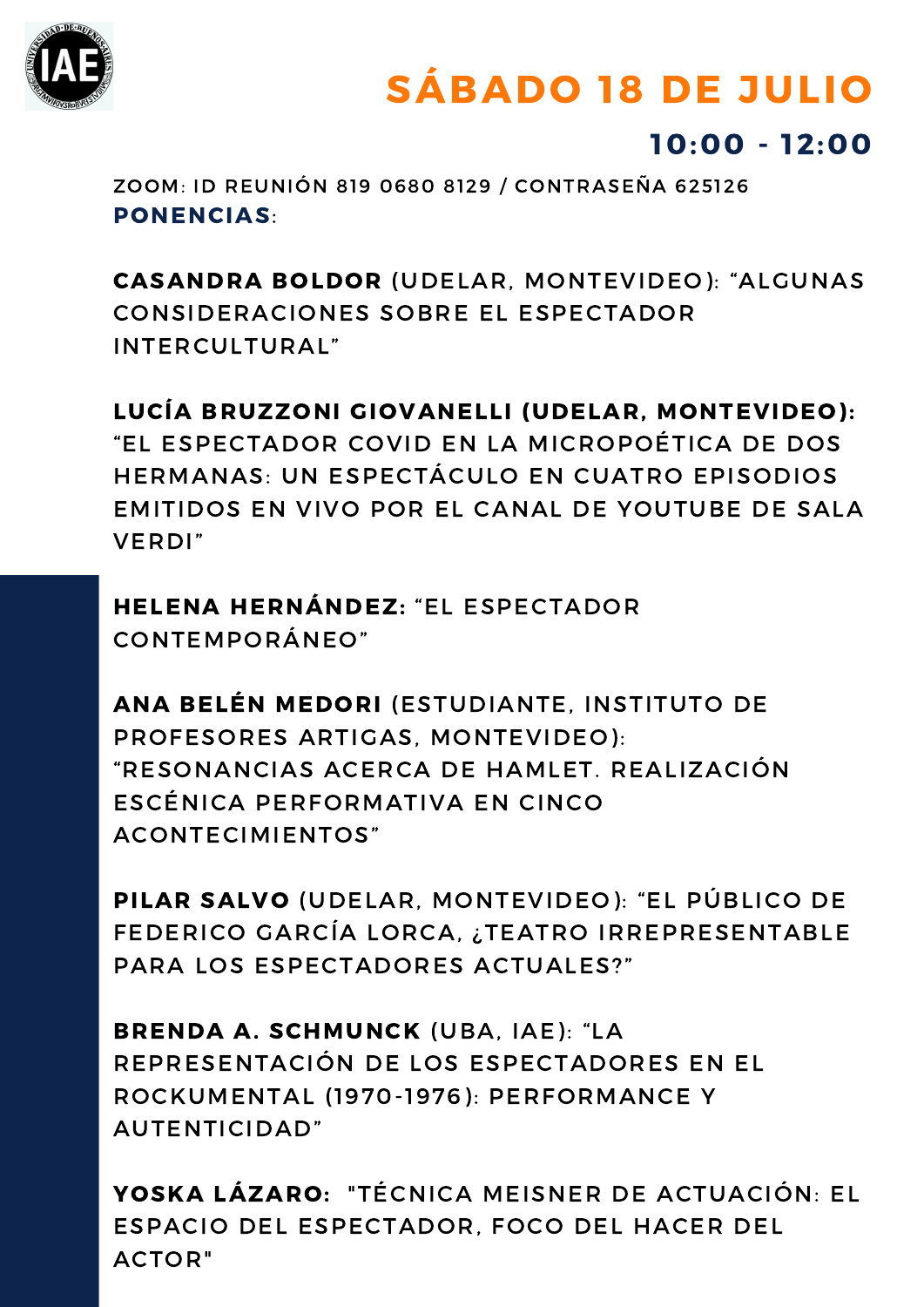

## SÁBADO 18 DE JULIO

#### $12:15 - 13:30$

ZOOM: ID REUNIÓN 819 0680 8129 / CONTRASEÑA 625126 CONFERENCIAS:

MIGUEL RIBAGORDA LOBERA (MADRID, ESPAÑA): "LA AMBIGÜEDAD ESCÉNICA NECESARIA PARA LA ESTIMULACIÓN DEL ESPECTADOR"

NORA LÍA SORMANI (UBA, IAE): "EL ESPECTADOR EXPLÍCITO DEL TEATRO PARA NIÑOS EN LOS ENSAYOS DE SUZANNE LEBEAU: ESCRIBIR PARA PÚBLICOS JÓVENES, UNA CONQUISTA DE LA LIBERTAD"

#### $12:15 - 13:30$

ZOOM: ID REUNIÓN 886 1055 7610 / CONTRASEÑA 947607 PONENCIAS:

ALEJANDRA ANZORENA (UNAM, MÉXICO): "LA SALA DE ESPERA O LAS CARTOGRAFÍAS NO EXPLORADAS" CAROLINA CEKAUSKAS, MARÍA NATACHA KOSS, JULIETA TUÑAS (UBA, IAE): "LOS ESPECTADORES DE FEDERICO GARCÍA LORCA" RICARDO DUBATTI (CONICET / UBA, IAE): "EL ESPECTADOR IMPLÍCITO QUE DISEÑAN LAS REPRESENTACIÓN DE LA GUERRA DE MALVINAS EN EL TEATRO ARGENTINO" PABLO RIVERA: "LA CRÍTICA DE ANIMACIÓN JAPONESA EN YOUTUBE: LA CONSTRUCCIÓN DE UN ESPECTADOR FANÁTICO" MARINA GARCÍA BARROS (UNRN / IUPA) "POÉTICA ERRANTE: TRES PRÁCTICAS PERFORMÁTICAS EN PATAGONIA PARA PENSAR LA CONSTRUCCIÓN DE LES ESPECTADORXS."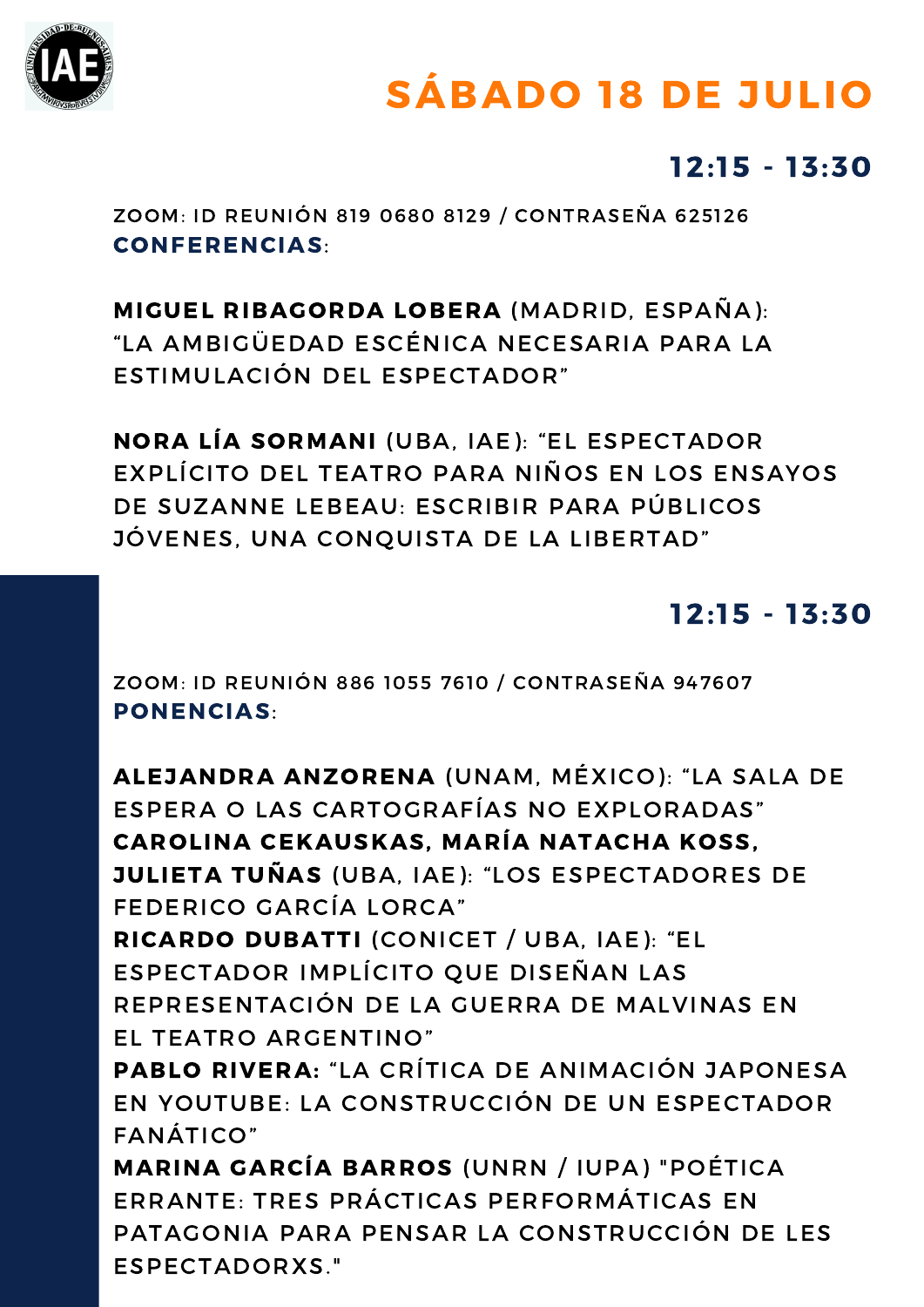

## SÁBADO 18 DE JULIO

#### 16:00 - 17:30

ZOOM: ID REUNIÓN 886 1055 7610 / CONTRASEÑA 947607 CONFERENCIAS:

OLÍVIA CAMBOIM ROMANO (UNIVERSIDADE FEDERAL DE SERGIPE, UFS, BRASIL): "ESCUELA DE ESPECTADORES DE ARACAJU: UNA INVESTIGACIÓN DE VIABILIDAD"

JORGE DUBATTI (UBA, IAE / FILO:CYT): "HACIA UNA TIPOLOGÍA DE ESPECTADORES DESDE LA POÉTICA COMPARADA: REAL, HISTÓRICO, IMPLÍCITO, EXPLÍCITO, REPRESENTADO, ABSTRACTO, VOLUNTARIO "

#### 18:00 - 20:00

ZOOM: ID REUNIÓN 895 6881 6674 / CONTRASEÑA 474385 / TAMBIÉN EN VIVO POR YOUTUBE INSTITUTO DE ARTES DEL ESPECTÁCULO

CONFERENCIA MAGISTRAL DE CIERRE:

JORGE EINES (MADRID, ESPAÑA): "EL ORIGEN DE LA TÉCNICA, O EL DESTINO DEL TEATRO". PRESENTAN: NATACHA DELGADO Y MARIANO SCOVENNA (ÁREA DE INVESTIGACIONES EN ARTE Y EDUCACIÓN, UBA, IAE / FILO:CYT)